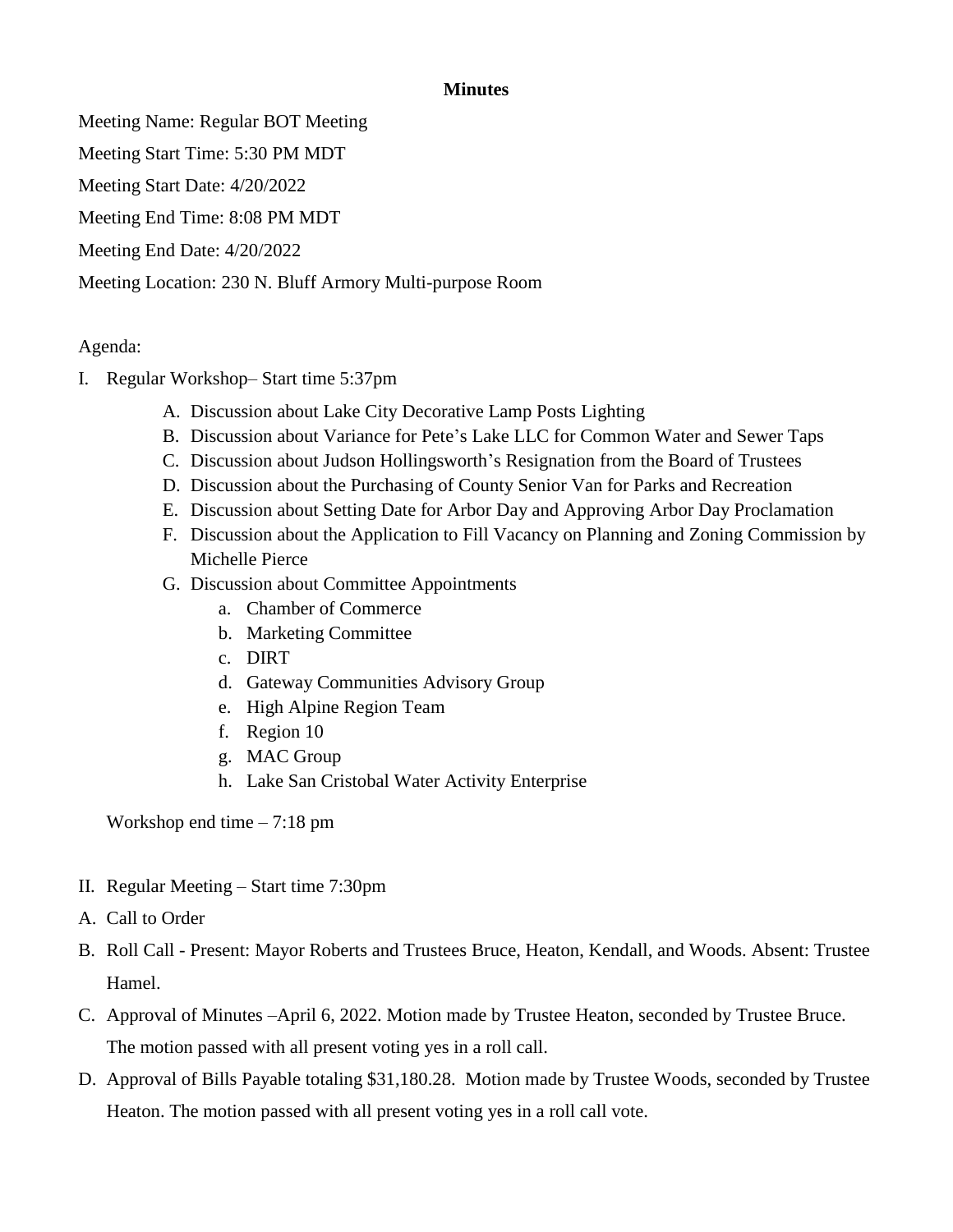## E. Committee Reports:

- 1. Lake San Cristobal Water Activity Enterprise (Woods) Agreed to sell United Companies 2.68 acre feet for \$2990.00 for the Highway 149 paving project.
- 2. Historic Preservation Commission (Fox) 5 COA's approved in March and April. Appointments for the HPC are as follows: Chairman Joseph Fox, Vice-Chairman Debra Goodman, and Secretary Jodi Lindsey.
- 3. Chamber of Commerce
- 4. Marketing Committee
- 5. DIRT
- 6. Gateway Communities Advisory Group
- 7. High Alpine Region Team
- 8. Region 10
- 9. Planning and Zoning (Dozier)
- 10. Mayor/Trustee Reports
- F. Correspondence Received None
- G. Citizen Communication None
- H. Additions to the Agenda None
- III. Action Items
- A. Discussion and Possible Action to Approve Variance for Pete's Lake LCC for Common Water and Sewer Taps. Postponed.
- B. Discussion and Possible Action to Accept Judson Hollingsworth Resignation from the Board of Trustees and Declare a Vacancy on the Board of Trustees. Motion made by Trustee Woods, seconded by Trustee Kendall. Motion passed with all present voting yes in a roll call vote.
- C. Discussion and Possible Action to Approve the Date for Arbor Day as June 2<sup>nd</sup> at 10:00am and to Approve Arbor Day Proclamation. Motion made by Trustee Heaton, seconded by Trustee Bruce. Motion passed with all present voting yes in a roll call vote.
- D. Discussion and Possible Action to Approve the Committee Appointments as Follows:
	- 1. Lake San Cristobal Water Activity Enterprise Trustee Henry Woods
	- 2. Chamber of Commerce Trustee Kendall
	- 3. Marketing Committee Trustee Diane Bruce
	- 4. DIRT Trustee Hamel
	- 5. Gateway Communities Advisory Group No one Appointed at this time.